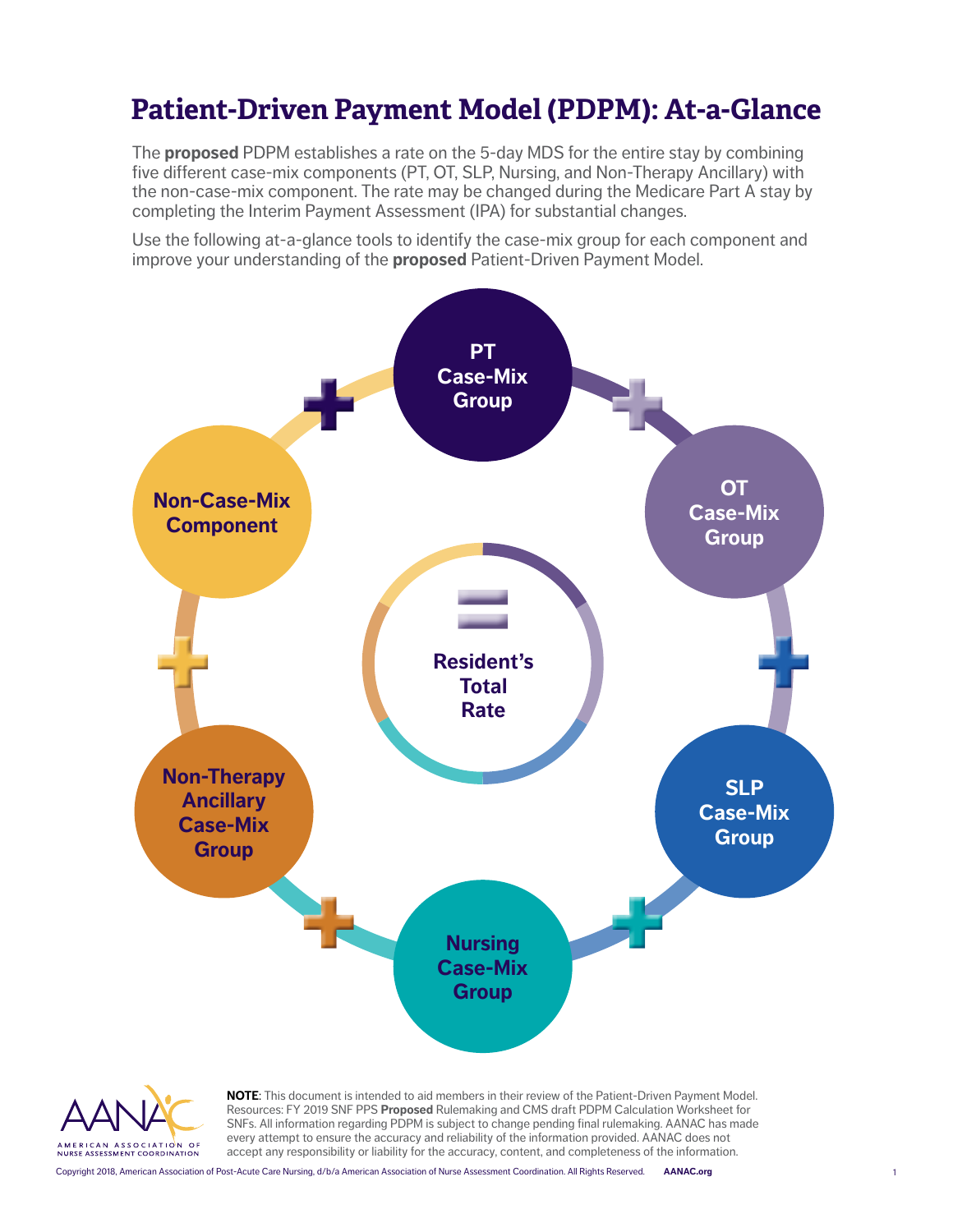

**Cap** 

## **PT Component and OT Component\***

| <b>Clinical</b><br><b>Category</b>            |           | <b>GG Function</b><br><b>Score</b> | PT and OT<br><b>Case-Mix Gro</b> |
|-----------------------------------------------|-----------|------------------------------------|----------------------------------|
|                                               |           | $0 - 5$                            | <b>TA</b>                        |
| <b>Major Joint</b><br><b>Replacement or</b>   |           | $6 - 9$                            | <b>TB</b>                        |
| <b>Spinal Surgery</b>                         |           | $10 - 23$                          | TC                               |
|                                               |           | 24                                 | <b>TD</b>                        |
|                                               |           | $0 - 5$                            | <b>TE</b>                        |
| <b>Other</b><br><b>Orthopedic</b>             |           | $6 - 9$                            | <b>TF</b>                        |
|                                               |           | $10 - 23$                          | <b>TG</b>                        |
|                                               |           | 24                                 | <b>TH</b>                        |
|                                               |           | $0 - 5$<br>$6 - 9$                 | TI<br><b>TJ</b>                  |
| <b>Medical</b><br><b>Management</b>           |           | $10 - 23$                          | <b>TK</b>                        |
|                                               |           | 24                                 | <b>TL</b>                        |
|                                               |           | $0 - 5$                            | <b>TM</b>                        |
| <b>Non-Orthopedic</b>                         |           | $6 - 9$                            | <b>TN</b>                        |
| <b>Surgery and</b><br><b>Acute Neurologic</b> | $10 - 23$ | <b>TO</b>                          |                                  |
|                                               |           | 24                                 | <b>TP</b>                        |

| <b>Scoring Response for Section GG Items</b> |                                    | <b>Score</b> |
|----------------------------------------------|------------------------------------|--------------|
| 05,06                                        | Set-up assistance, independent     |              |
| 04                                           | Supervision or touching assistance | З            |
| 03                                           | Partial/moderate assistance        |              |
| 02                                           | Substantial/maximal assistance     |              |
| 01, 07,<br>09.88                             | Dependent, refused, not attempted  |              |

| <b>Section GG items</b> |                                              | <b>Score</b>                               |
|-------------------------|----------------------------------------------|--------------------------------------------|
| GG0130A1                | Self-care: Eating                            | $0 - 4$                                    |
| GG0130B1                | Self-care: Oral hygiene                      | $0 - 4$                                    |
| GG0130C1                | Self-care: Toileting hygiene                 | $0 - 4$                                    |
| GG0170B1                | Mobility: Sit to lying                       | $0 - 4$                                    |
| GG0170C1                | Mobility: Lying to sitting on<br>side of bed | (avg. of 2 bed<br>mobility items)          |
| GG0170D1                | Mobility: Sit to stand                       |                                            |
| GG0170E1                | Mobility: Chair/bed-to-<br>chair transfer    | $0 - 4$<br>(avg. of $3$<br>transfer items) |
| GG0170F1                | Mobility: Toilet transfer                    |                                            |
| GG0170J1                | Mobility: Walk 50 feet with<br>2 turns       | $0 - 4$<br>(avg. of $2$                    |
| GG0170K1                | Mobility: Walk 150 feet                      | walking items)                             |

## **PT Component and OT Component:**

PT and OT components will always result in the same case-mix group; however, the PT and OT case-mix indices/payment levels differ.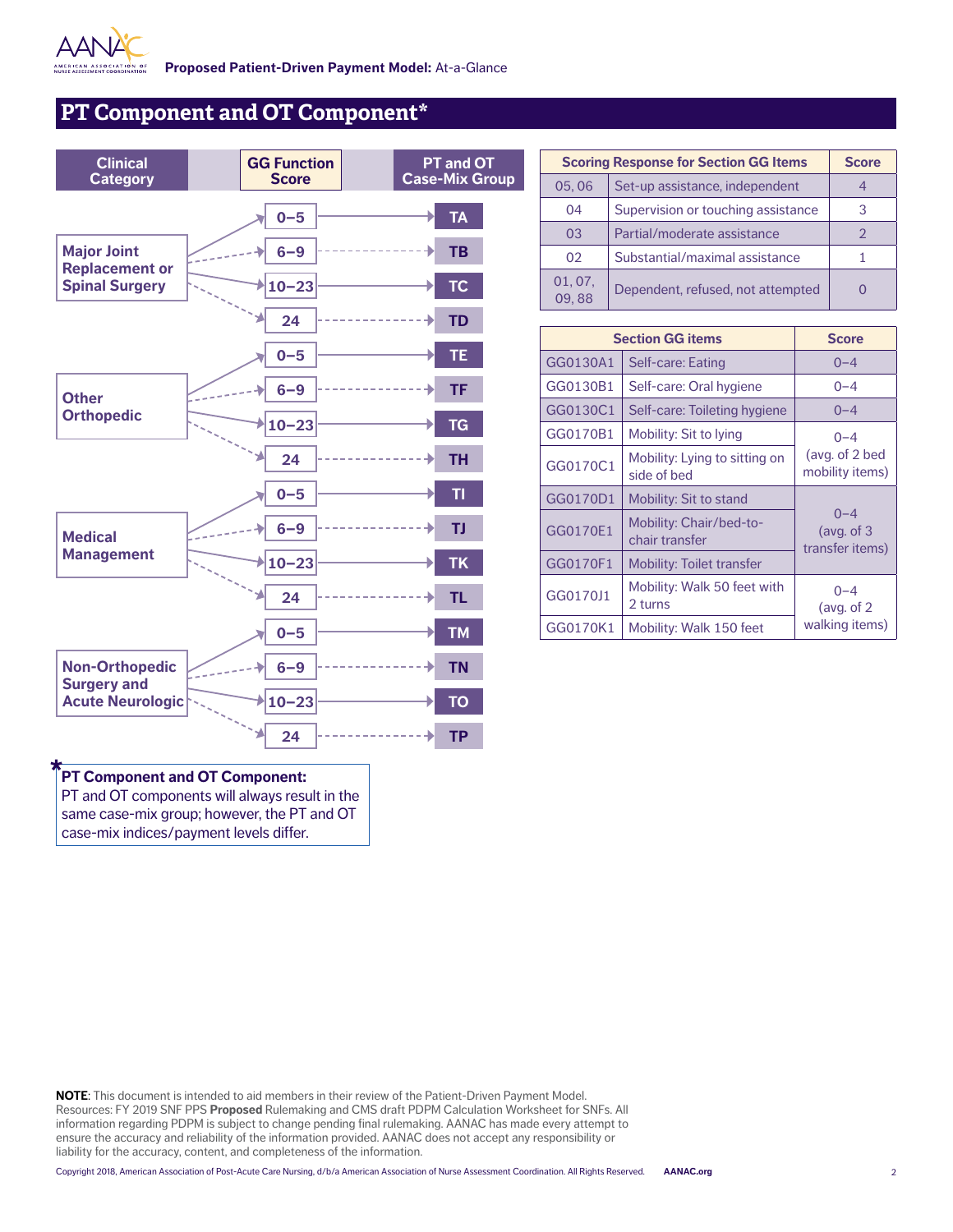

### **SLP Component**



#### **SLP-Related Comorbidities:**

Aphasia (I4300); CVA, TIA, or Stroke (I4500); Hemiplegia or Hemiparesis (I4900); TBI (I5500); Tracheostomy (O0100E2); Ventilator (I0100F2); Laryngeal Cancer, Apraxia, Dysphagia, ALS, Oral Cancers, Speech and Language Deficits (I8000)

## **Cognitive Impairment:**

The PDPM cognitive level is based on the Brief Interview for Mental Status (BIMS) or staff assessment. See the PDPM calculation **[worksheet](https://www.cms.gov/Medicare/Medicare-Fee-for-Service-Payment/SNFPPS/therapyresearch.html)** provided by CMS for details.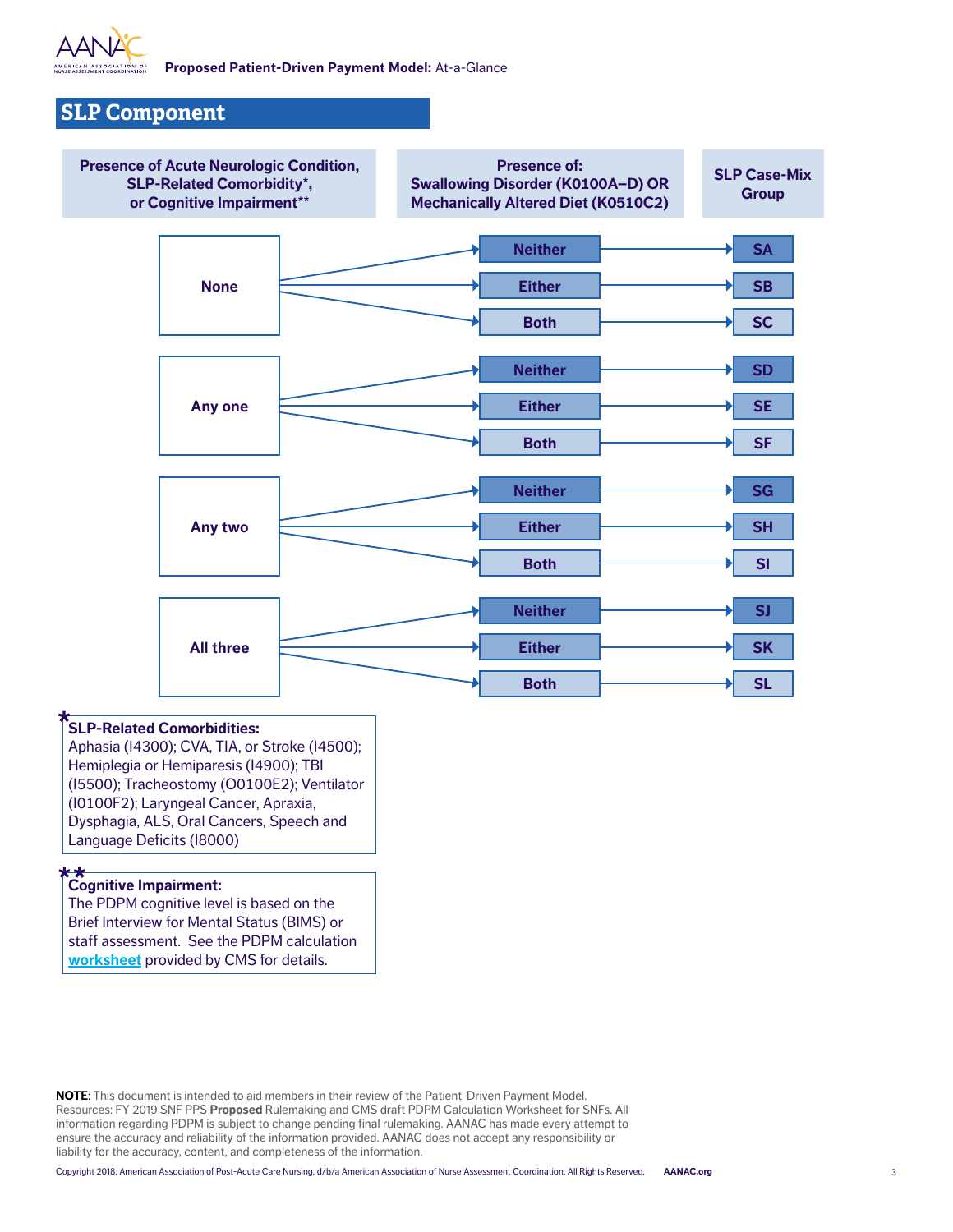

**Nursing Component\* NoTE:** This document is intended to aid members in their review of the Patient-Driven **Nursing 2019** SNF PPS **Proposed** Rulemaking and CMS draft PDPM Calculation Worksheet for SNFs. All information regarding PDPM is subject to change pending final rulemaking. AANAC has made every attempt to ensure the accuracy and reliability of the information provided. AANAC does not accept any responsibility or liability for the accuracy, content, and completeness of the information.



#### **Nursing Component:**

01, 07,

See the CMS PDPM calculation **[worksheet](https://www.cms.gov/Medicare/Medicare-Fee-for-Service-Payment/SNFPPS/therapyresearch.html)** for inclusion criteria for each nursing classification.

 $\begin{bmatrix} 01, 07, 02, 08 \end{bmatrix}$  Dependent, refused, not attempted  $\begin{bmatrix} 0 & 0 \end{bmatrix}$ 

GG0170D1 | Mobility: Sit to stand

GG0170E1 Mobility: Chair/bed-tochair transfer GG0170F1 | Mobility: Toilet transfer

 $0 - 4$ (avg. of 3 transfer items)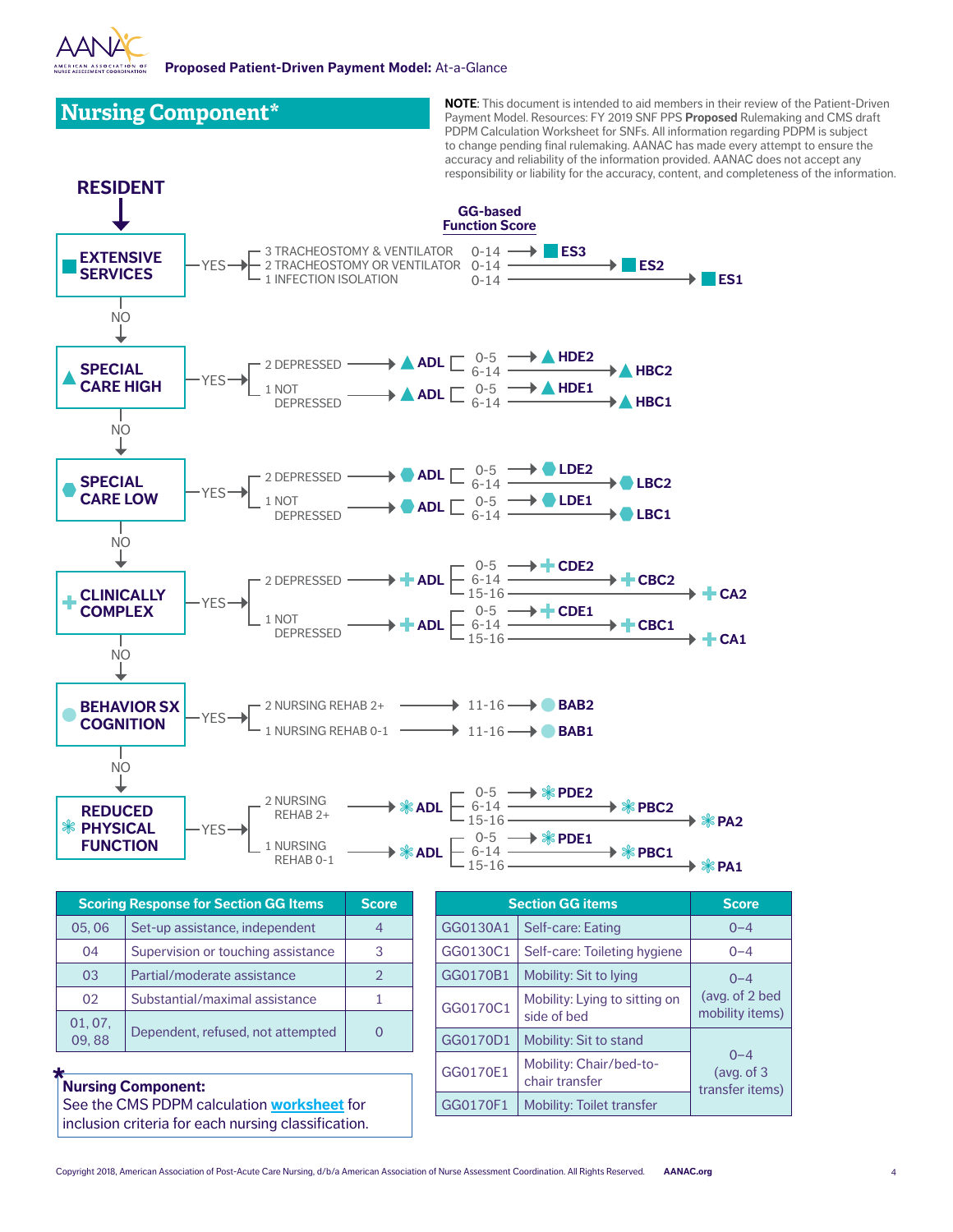

## **Non-Therapy Ancillary (NTA) Component**

| <b>Condition/Extensive Service</b>                                    | <b>Source</b>                         | <b>Points</b>  |
|-----------------------------------------------------------------------|---------------------------------------|----------------|
| <b>HIV/AIDS</b>                                                       | <b>SNF Claim</b>                      | 8              |
| Parenteral IV Feeding: Level High                                     | MDS Item K0510A2, K0710A2             | $\overline{7}$ |
| Special Treatments/Programs: Intravenous Medication Post-admit Code   | MDS Item O0100H2                      | 5              |
| Special Treatments/Programs: Ventilator or Respirator Post-admit Code | MDS Item O0100F2                      | $\overline{4}$ |
| Parenteral IV Feeding: Level Low                                      | MDS Item K0510A2,<br>K0710A2, K0710B2 | $\overline{3}$ |
| <b>Lung Transplant Status</b>                                         | MDS Item 18000                        | 3              |
| Special Treatments/Programs: Transfusion Post-admit Code              | MDS Item 00100l2                      | $\overline{2}$ |
| Major Organ Transplant Status, Except Lung                            | MDS Item 18000                        | 2              |
| Active Diagnoses: Multiple Sclerosis Code                             | MDS Item I5200                        | $\overline{2}$ |
| <b>Opportunistic Infections</b>                                       | MDS Item I8000                        | $\overline{2}$ |
| Active Diagnoses: Asthma COPD Chronic Lung Disease Code               | MDS Item I6200                        | $\overline{2}$ |
| Bone/Joint/Muscle Infections/Necrosis-Except Aseptic Necrosis of Bone | <b>MDS Item I8000</b>                 | $\overline{2}$ |
| <b>Chronic Myeloid Leukemia</b>                                       | MDS Item 18000                        | $\overline{2}$ |
| <b>Wound Infection Code</b>                                           | MDS Item I2500                        | 2              |
| Active Diagnoses: Diabetes Mellitus (DM) Code                         | MDS Item I2900                        | $\overline{2}$ |
| <b>Endocarditis</b>                                                   | MDS Item 18000                        | 1              |
| <b>Immune Disorders</b>                                               | MDS Item I8000                        | $\mathbf{1}$   |
| <b>End-Stage Liver Disease</b>                                        | MDS Item 18000                        | $\mathbf{1}$   |
| Other Foot Skin Problems: Diabetic Foot Ulcer Code                    | MDS Item M1040B                       | $\mathbf{1}$   |
| Narcolepsy and Cataplexy                                              | MDS Item I8000                        | $\mathbf{1}$   |
| <b>Cystic Fibrosis</b>                                                | MDS Item I8000                        | $\mathbf{1}$   |
| Special Treatments/Programs: Tracheostomy Care Post-admit Code        | MDS Item O0100E2                      | 1              |
| Active Diagnoses: Multi-Drug Resistant Organism (MDRO) Code           | MDS Item I1700                        | $\mathbf{1}$   |
| Special Treatments/Programs: Isolation Post-admit Code                | MDS Item O0100M2                      | $\mathbf{1}$   |
| Specified Hereditary Metabolic/Immune Disorders                       | MDS Item 18000                        | $\mathbf{1}$   |
| <b>Morbid Obesity</b>                                                 | MDS Item I8000                        | $\mathbf{1}$   |

*Continued*

| <b>NTA Score Range</b> | <b>NTA Case-Mix Group</b> |
|------------------------|---------------------------|
| $12+$                  | <b>NA</b>                 |
| $9 - 11$               | <b>NB</b>                 |
| $6 - 8$                | <b>NC</b>                 |
| $3 - 5$                | <b>ND</b>                 |
| $1 - 2$                | <b>NE</b>                 |
| n                      | NF                        |

 $*$ **High level**: K0710A2 = 3. 51% or more (while a resident) \*\***Low level**: K0710A2 = 2. 26–50% (while a resident) and K0710B2 = 2. 501cc/day or more (while a resident)